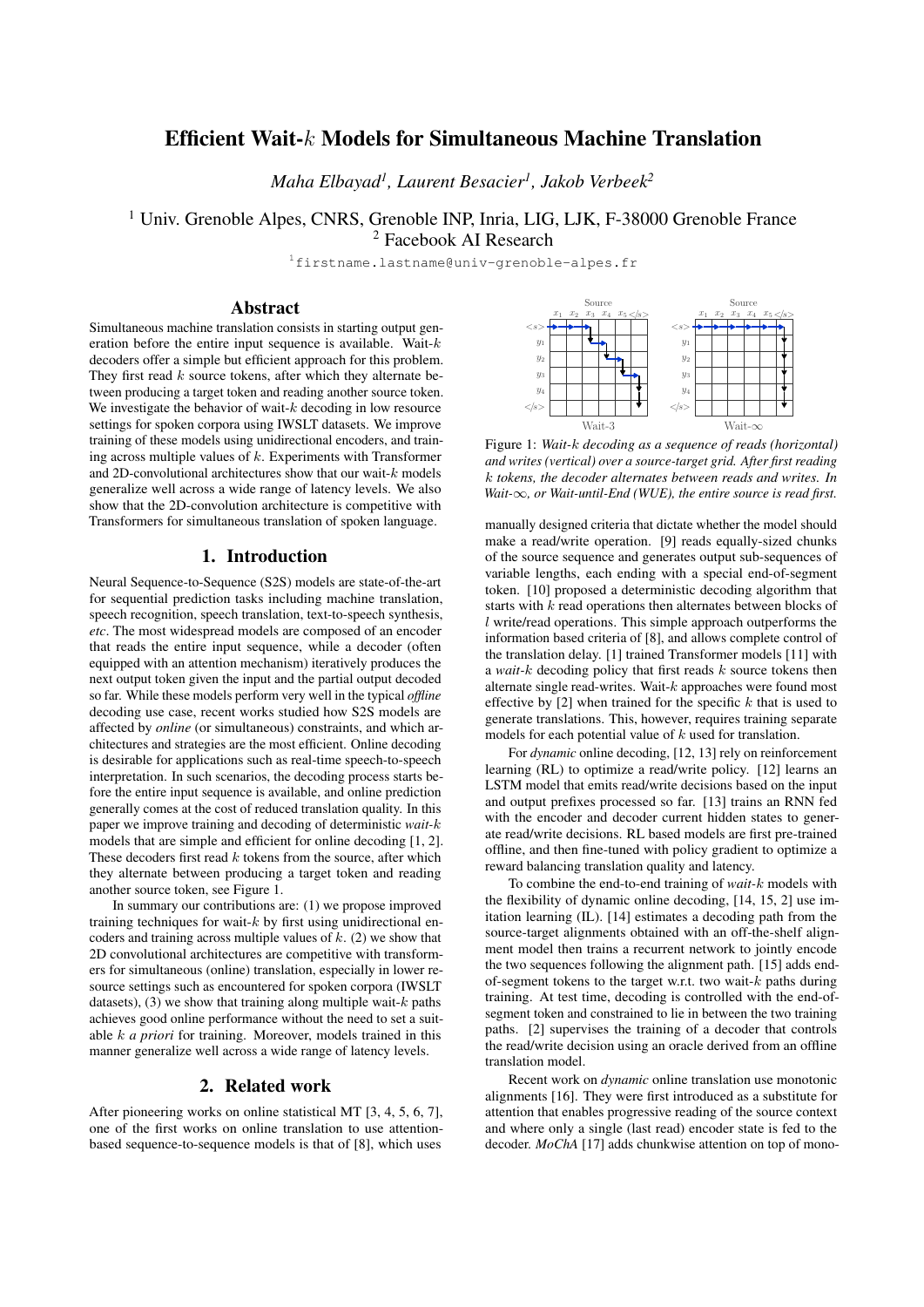

Figure 2: *Illustration of bi/uni-directional attention, and causal two-dimensional convolutions. At the position marked with* •*, the convolution only includes signals from the highlighted blue area, the other weights are zeroed out.*

tonic alignments to attend to a window of the last encoder states and *MILk* [18] broadens this window with an infinite lookback to boost the translation quality. [19] adapted *MILk*'s monotonic attention for multi-headed Transformer decoders.

Simultaneous translation models usually operate under a *streaming* constraint where an emitted output cannot be altered, alternatively, [20, 21, 22] propose decoding strategies that allow for revision to correct past outputs.

In our work, we focus on wait- $k$  decoding, but unlike [1] we opt for unidirectional encoders, and show that they are more effective and efficient for online translation. We also show that it is possible to train a single model that is effective across a large range of latency levels.

### 3. Online translation models

In the following we describe how we adapt the transformer [11] and pervasive attention [23] architectures to the online translation setting, and how we train them for wait- $k$  decoding.

### 3.1. Online Transformer (TF)

The key component of the transformer model [11] is multiheaded attention, which concatenates the outputs of multiple attention heads. Attention aggregates encoder/decoder states from other positions in the form of a weighted sum, where the weights depend on the current state.

Wait- $k$  online decoding [1, 10] starts by reading  $k$  source tokens, and then alternates between reading and writing a single token at a time, until the full source has been read, or the target generation has been terminated. Formally, we denote with  $z_t$  the number of source tokens read when decoding  $y_t$ . For a wait-k decoding path we have  $z_t = \min(k + t - 1, |\mathbf{x}|)$ .

In the encoder-decoder attention, the decoder state  $h_t$ , used to predict  $y_{t+1}$ , attends to the first  $z_{t+1}$  source states, and each source state should only encode signal from the  $z_t$  source tokens read so far. Self-attention makes the source encoder bidirectional, *i.e*. the encoder state at a given position includes signals from past as well as future time-steps. This means that, as in [1, 2], the bidirectional source encoding has to be recomputed each time a source token is read, so that past source tokens can attend to the newly available source tokens, see Figure 2a.

To alleviate the cost of re-encoding the input sequence after each read operation, we propose unidirectional encoders for online translation, by masking the self-attention to only consider previous time-steps, as in Figure 2b. In this manner, unlike [1, 2], both during training and deployment, source sequences are encoded once, without having to update the encoder states as new source tokens become available.

#### 3.2. Online Pervasive Attention (PA)

In Pervasive Attention [23], the source and target sequences are jointly encoded with a two-dimensional convolutional neural network (CNN). For decoding, [23] uses causal convolutions

where the filters mask future target positions, see Figure 2c. In a similar way, to adapt to the online translation task, we mask the filters in the source direction in order to encode the source unidirectionally, see Figure 2e. In our online version of Pervasive Attention, the CNN's ultimate features H<sup>conv</sup> at a given position  $(t, i)$  of the source-target grid encode source context up to  $x_i$ and target context up to  $y_t$ . In the offline Pervasive Attention, a single representation per target position is needed to predict the next output token, which is obtained using max-pooling across the source positions, see Figure 2d. In the online task, we would like to make a prediction at every position where the model could be asked to write. When predicting  $y_t$  at position  $(t - 1, z_t)$  of the grid we max-pool the activations in  $H_{t-1,\leq z_t}^{\text{conv}},$  see Figure 2f.

One major difference between Pervasive Attention (PA) and Transformer is that in PA, the source-target representation at any given position  $(t, z_t)$  is independent from the decoding path z taken to get to that point. In a transformer model, however, the representation at  $(t, z_t)$  depends on the order in which tokens were read and written up to that point.

#### 3.3. Training wait- $k$  models

In [1, 10] the model is optimized by maximum likelihood estimation w.r.t. a single wait-k decoding path  $z^k$ :

$$
\log p(\boldsymbol{y} \,|\, \boldsymbol{x}, \boldsymbol{z}^k) = \sum_{t=1}^{|y|} \log p_{\theta}(y_t | \boldsymbol{y}_{< t}, \boldsymbol{x}_{\leq z_t^k}, \boldsymbol{z}_{< t}^k). \tag{1}
$$

Note that the dependency on  $z_{\langle t}^k$  is only relevant for the Transformer model where the path history matters.

Instead of optimizing a single decoding path, we propose to jointly optimize across multiple wait- $k$  paths. The additional loss terms provide a richer training signal, and potentially yield models that could perform well in different latency regimes. Due to the dependence of the decoder hidden states on the full decoding path  $z_{\leq t}$  in the transformer-based model, we can only train in parallel across a limited set of paths. We consider wait- $k$ paths  $\{z^k, \forall k \in K\}$ . During training, we encode the source sequence once, and uniformly sample  $k \in K$  to decode:

$$
\mathbb{E}_{\mathbf{K}}\left[\log p(\boldsymbol{y} \,|\, \boldsymbol{x}, \boldsymbol{z}^k)\right] \approx \sum_{k \sim \mathcal{U}(\mathbf{K})} \log p_{\theta}(\boldsymbol{y}|\boldsymbol{x}, \boldsymbol{z}^k). \tag{2}
$$

To cover all possible wait-k paths for an input  $(x, y)$ , we set  $K = [1, \ldots, |\boldsymbol{x}|]$ . We will refer to this training with *multi-path*.

With Pervasive Attention, we can leverage more training signals. In fact, the grid nature of the model allows us to efficiently compute the output distributions  $p(y_t|\mathbf{y}_{\leq t}, \mathbf{x}_{\leq j})$  all over the grid in a single forward pass. Consequently, we optimize the writing log-likelihoods in the area above the diagonal with:

$$
\sum_{t=1}^{|y|} \sum_{j=1}^{|x|} \log p_{\theta}(y_t | \mathbf{y}_{< t}, \mathbf{x}_{\leq j}) [j \geq t]. \tag{3}
$$

We will refer to this training with *multi-path* as well.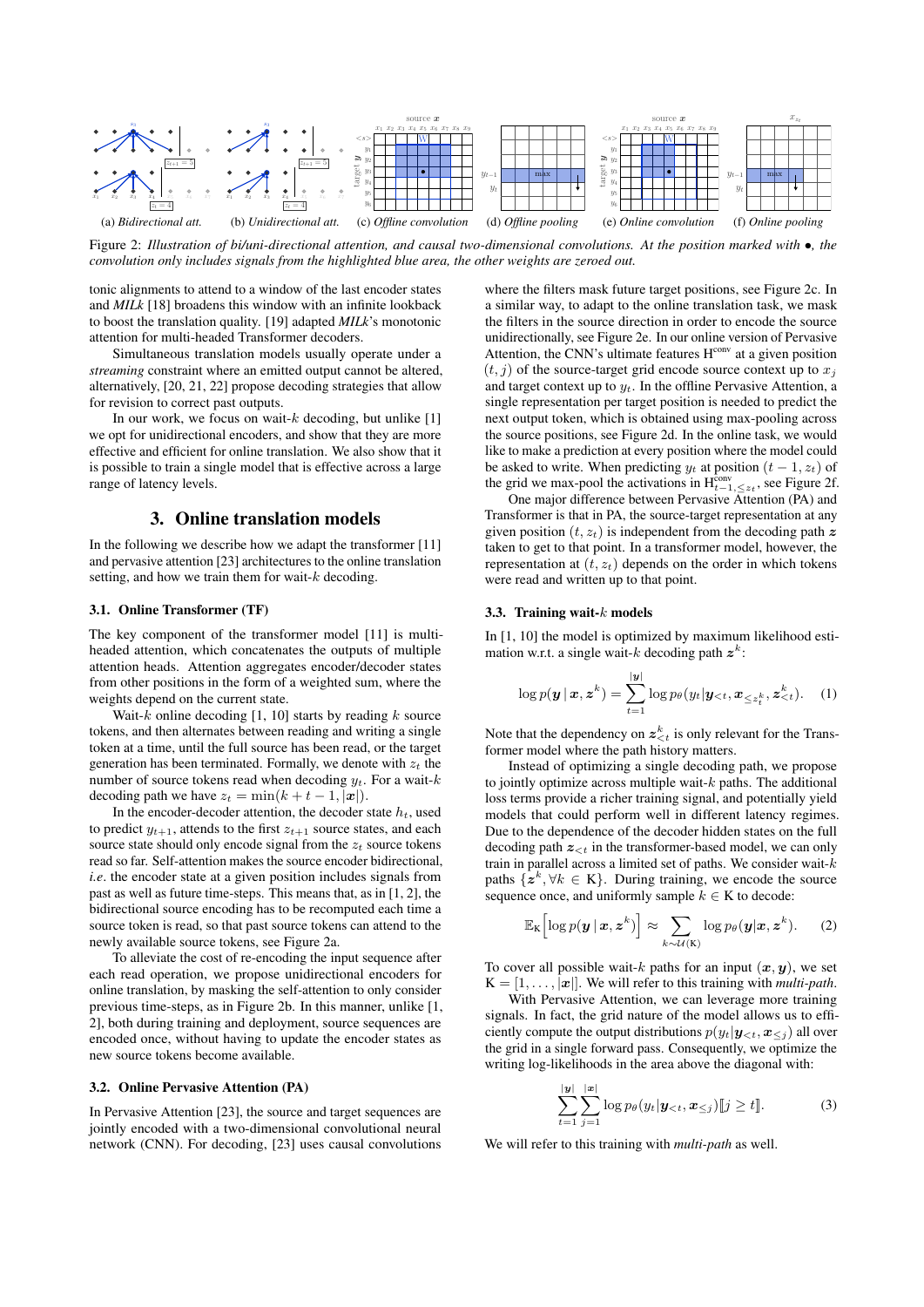| Encoder                                                      | Unidirectional |                | <b>Bidirectional</b> |                |
|--------------------------------------------------------------|----------------|----------------|----------------------|----------------|
| Architecture                                                 | PА             | ТF             | PА                   | TЕ             |
| IWSLT'14 $En \rightarrow De$<br>IWSLT'14 De $\rightarrow$ En | 26.81<br>32.40 | 26.58<br>32.81 | 27.23<br>33.43       | 27.46<br>33.64 |
| IWSLT'15 $En \rightarrow Vi$<br>IWSLT'15 $Vi \rightarrow En$ | 29.22<br>26.81 | 28.90<br>25.73 | 29.81<br>27.43       | 29.33<br>28.09 |
| $WMT'15$ De $\rightarrow$ En                                 | 28.08          | 31.14          | 28.78                | 31.96          |

Table 1: *Evaluation of Pervasive Attention (PA) and Transformer (TF) for offline translation with greedy decoding.*

# 4. Experimental evaluation

### 4.1. Datasets and experimental setup

We evaluate our approach on IWSLT14  $En \leftrightarrow De$  [24], IWSLT'15 En $\leftrightarrow$ Vi [25], and WMT15 De $\rightarrow$ En datasets.<sup>1</sup> We train offline unidirectional and bidirectional Transformer (TF) and Pervasive Attention (PA) models on all tasks. On IWSLT'14 De $\leftrightarrow$ En, similar to [23, 26], we train on 160K pairs, develop on 7K held out pairs and test on TED dev2010+tst2010-2013 (6,750 pairs). All data is tokenized and lower-cased and we segment sequences using byte pair encoding [27] with 10K merge operations. The resulting vocabularies are of 8.8K and 6.6K types in German and English respectively. On IWSLT'15 En $\leftrightarrow$ Vi, similar to [19, 25], we train on 133K pairs, develop on TED tst2012 (1,553 pairs) and test on TED tst2013 (1,268 pairs). The corpus was simply tokenized resulting in 17K and 7.7K word vocabularies in English and Vietnamese respectively. On WMT'15 De $\rightarrow$ En, we reproduce the setup of [1, 18] with a joint vocabulary of 32K BPE types. We train on 4.5M pairs, develop on newstest2013 (3,000 pairs) and test on newstest15 (2,169 pairs).

Our Pervasive Attention models use residual-cumulative skip connections and stack  $N = 14$  layers with  $11 \times 11$  convolutions. We train Transformer *small* on IWSLT'14 De↔En, a modified *base* [19] on IWSLT'15 En↔Vi and Transformers *base* and *big* on WMT'15 De  $\rightarrow$  En.

We evaluate all models with greedy decoding, and measure translation quality measured with tokenized word-level BLEU [28] with *multi-bleu.pl*. We measure decoding latency with Average Lagging (AL) [1], which is designed to indicate the source steps by which we lag behind an ideal translator (wait-0), it can however be negative if the system finishes decoding prematurely before the full source is read. Other measures of lagging include *Average proportion* (AP) [8] and *Differentiable Average Lagging* (DAL) [18]. AP is unfavorable to short sequences and is incapable of highlighting improvement as it occupies a narrow range [1, 18, 29]. DAL is a differentiable version of AL used to regularize trainable decoders, and behaves similarly to AL.

### 4.2. Offline comparison

Table 1 reports offline performance of Pervasive Attention (PA) and Transformer (TF) models with both a unidirectional encoder and a bidirectional encoder. Overall, and as expected, bidirectional encoders in the offline setup are better than their unidirectional counterparts. The gain for PA is of 0.65 on average while for TF the addition of bidirectionality improves BLEU by 1.1 on average. The first two columns of Table 1 show that pervasive attention (PA) is competitive with TF on these datasets when using unidirectional encoders: PA improves upon TF on Table 2: *Decoding speed of Transformers with uni/bi-directional encoders for De→En on IWSLT'14 and WMT'15.* 

|                     | Decoding $(t \cdot \cdot \cdot \cdot)$ |            |            |
|---------------------|----------------------------------------|------------|------------|
|                     | Encoder                                | <b>GPU</b> | <b>CPU</b> |
| <b>IWSLT</b>        | Unidirectional                         | 21.7k      | 130        |
| $De \rightarrow En$ | <b>Bidirectional</b>                   | 7.3k       | 54         |
| WMT                 | Unidirectional                         | 6.3k       | 77         |
| $De \rightarrow En$ | <b>Bidirectional</b>                   | 2.9k       | 32         |



Figure 3: *Transformer models with bi/uni-directional encoders trained on wait-1 and wait-7 decoding paths.*

three of the five tasks.

### 4.3. Online comparison

For the Transformer model, we initially consider a bidirectional encoder similar to [1, 2], in which case the encoder states have to be updated after each read. The timing results in Table 2 show that using a bidirectional encoder rather than a unidirectional one slows decoding down by a factor two to three. Second, in Figure 3 we assess the impact of the uni/bidirectional encoder on online decoding quality. We look at models trained using either of two wait-k paths:  $k_{\text{train}}=1$  and  $k_{\text{train}}=7$ . We observe that in the case of online decoding unidirectional encoding performs best, in contrast to the case for offline decoding. For both  $k_{\text{train}}=1$ and  $k_{\text{train}} = 7$ , the unidirectional encoder is consistently providing better performance. For the experiments below we therefore use unidirectional encoders.

Pervasive Attention and Transformer for online translation. We evaluate models trained for different wait- $k$  decoding paths. We denote with  $k_{\text{train}} = \infty$  the wait-until-end training where the full source is read before decoding. We report offline results for reference, the offline model has a latency of  $AL = |x|$ .

Figure 4 presents the performance of models trained for a single wait-k decoding path, with  $k_{\text{train}} \in \{1, 7, \infty\}$ . Each trained model is represented by a curve, by evaluating it across different wait-k decoding paths  $k_{eval} \in \{1, 3, 5, 7, 9\}.$ 

Initial experiments with both architectures across the four IWSLT tasks showed that models trained on wait-7 generalize well on other evaluation paths. Thus, unlike [1], we note that we can train a single model to use in different latency regimes, *i.e*. we do not achieve better BLEU scores when training with  $k_{\text{eval}} = k_{\text{train}}$ . This generalization to other wait-k paths is notably stronger with pervasive attention (PA) models. Where TF models drop in performance far from the training path (*e.g.*  $k_{\text{train}} = 1$ and  $k_{\text{eval}} = 9$ ), the PA models continue to improve for larger  $k_{\text{eval}}$ . Overall, for tasks where PA performs better offline the model consistently outperforms TF online and vice-versa. It is worth noting that for some translation directions, we can outperform the offline model's performance at a considerably lower latency.

<sup>1</sup>http://www.statmt.org/wmt15/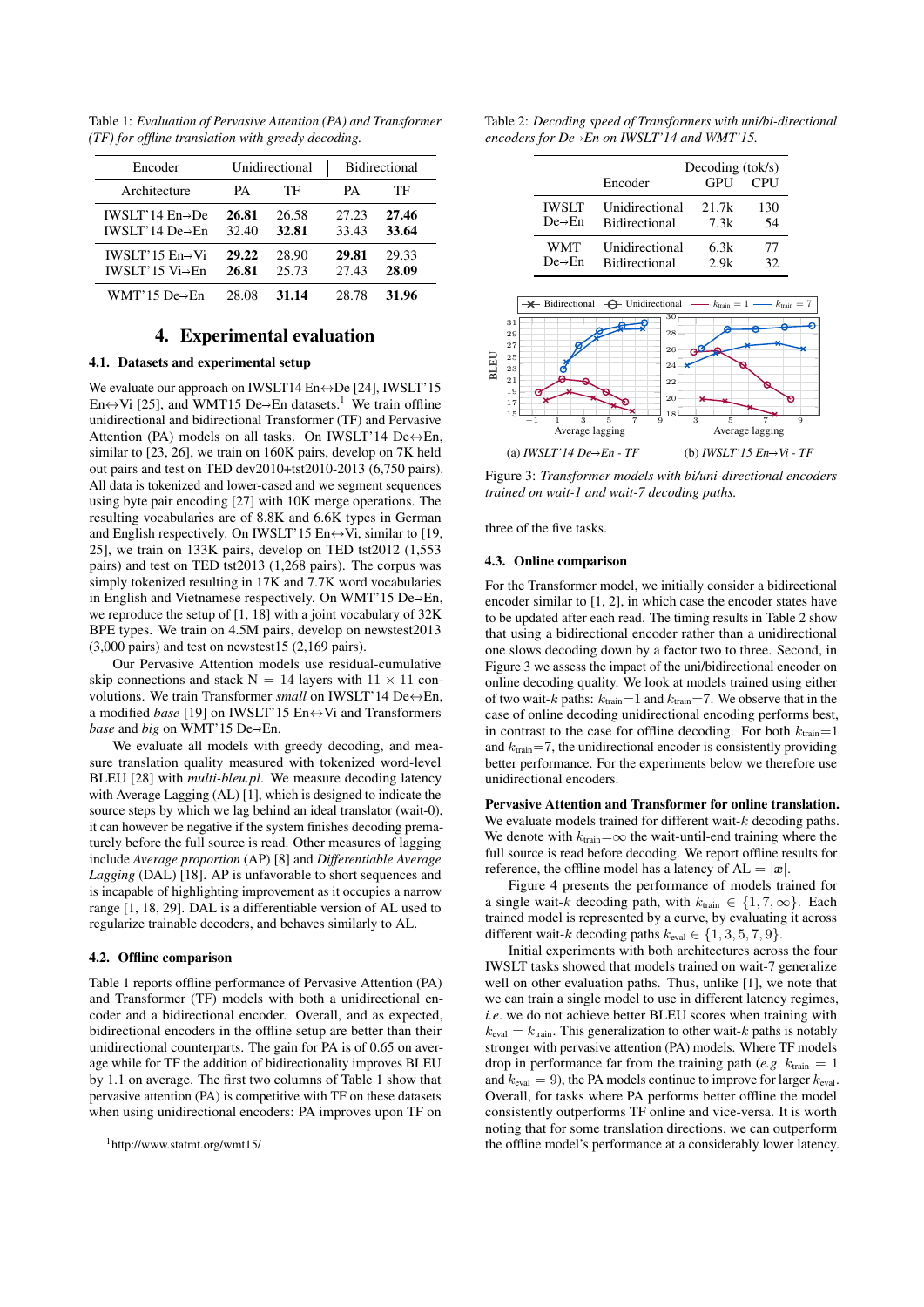

Figure 4: *IWSLT'14 De*↔*En and IWSLT'15 En*↔*Vi: wait-*k *online decoding with Pervasive Attention (top) and Transformer (bottom), both with unidirectional encoder. Each curve represents a model trained on a single decoding path, evaluated with*  $k_{eval} \in \{1, 3, 5, 7, 9\}$ . *Offline models have an average lagging of 22.97, 22.21, 21.08 and 26.56 on De* $\rightarrow$ *En, En* $\rightarrow$ *De, En* $\rightarrow$ *Vi and Vi* $\rightarrow$ *En, respectively.* 



Figure 5: *Evaluation of our models on WMT'15 De→En, and comparison to the state of the art (SoTA). Offline models have an average lagging of 26.96. Note that in panel (b) STACL* k*train* = k*eval shows the results of [2] where an end-of-sequence marker was added to the source to improve over [1].*

This is in particular the case for  $En \rightarrow Vi$  where the online PA with an AL of 4.65 matches the performance of the offline model with an AL of 21.08, see Figure 4c.

Joint training on multiple paths. We found that training on a particular wait- $k$  path can generalize well to other paths. To avoid tuning  $k_{\text{train}}$  to find the optimal path for each specific task, we consider jointly optimizing on multiple paths. Results in Figure 4 show that this joint optimization, for both architectures and on two datasets, manages to achieve comparable or better results than training on a single manually selected path.

Experiments on the WMT15 De $\rightarrow$ En. On WMT15 De $\rightarrow$ En we experiment with transformer *base* (comparable to [1, 2] and big (comparable to  $[18, 19]$ ).<sup>2</sup> In Figure 5a we observe, as for IWSLT, that jointly training on multiple wait- $k$  paths outperforms training on a single path where the performance drops as we move away from  $k_{\text{train}}$ . The advantage of joint training with unidirectional encoders is confirmed in Figure 5b when comparing our results to *STACL* which trains separate bidirectional models for each decoding path with  $k_{\text{train}} = k_{\text{eval}}$ . Our models also outperform SL [2] that optimize dynamic agents with imitation learning (IL).

the performance of the dynamic *MILk* [18] that requires training for each latency regime (each mark in the dotted curves is a different model) whereas our wait- $k$  model is simply evaluated with different values of keval. The more recent *MMA-H* and *MMA-IL* [19] adapting *MoChA* and *MILk* for Transformer models outperform *wait-*k models for AL < 6, but fail to optimize a medium lagging model.

# 5. Conclusion

In this paper, we demonstrated that unidirectional encoders for online MT achieve better translation qualities than bidirectional ones, with faster training and decoding. Moreover, we introduced joint training for *wait-*k decoders addressing the need to train a different model for each lagging value. Our models are trained end-to-end and, unlike conventional *wait-*k, can operate across the full spectrum of lagging with the quality increasing with the value of  $k$ . In low-resource settings, we found Pervasive Attention models to be competitive with Transformers for online translation. Our wait- $k$  models are state-of-the-art among deterministic online translation strategies, and provide a strong baseline for simultaneous translation with dynamic decoding.

Both our *base* and *big multi-path* models match or improve

 $^{2}$ *MILk* is based on RNMT+ which outperforms TF *big* offline [30].